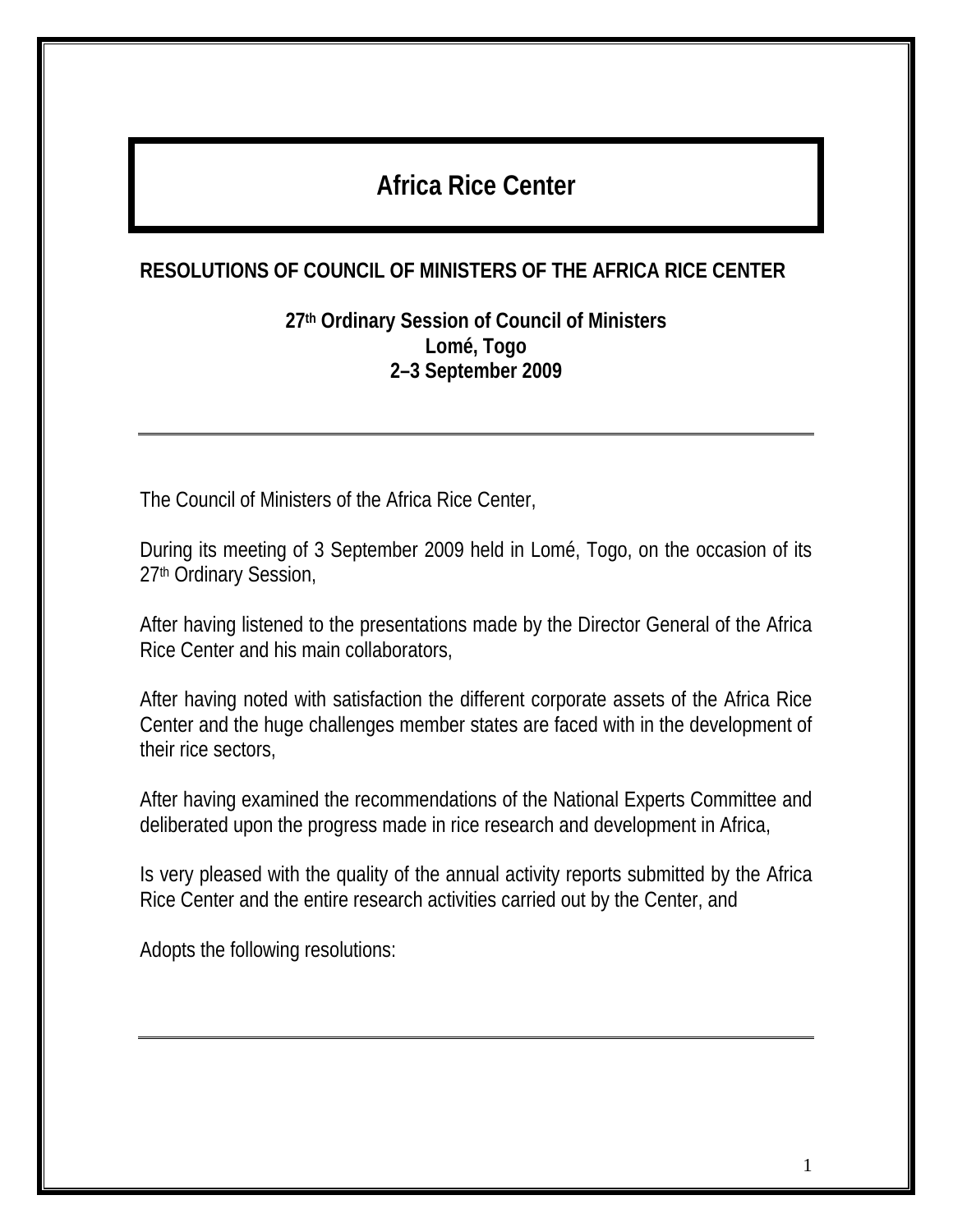#### **Resolution 1: Effective change of the institution's designation**

The Council of Ministers

 Considering the expansion of the geographic mandate of the Africa Rice Center towards East, Central and North Africa;

Agrees to remove the acronym WARDA from the Center's name and to adopt with immediate effect in all communications and official documents of the new designation **Africa Rice Center (AfricaRice)** to replace the designation **Africa Rice Center (WARDA);** 

Agrees also to the use of the acronym "AfricaRice" in the French appellation of the Center as follows "Centre du riz pour l'Afrique (AfricaRice)".

#### **Resolution 2: Resource Mobilization Efforts**

The Council of Ministers,

- Considering the considerable efforts in advocacy in favor of African rice by the Director General, Board of Trustees and entire staff of the Africa Rice Center;
- Considering the increased confidence in the Center by donors and African States:
- Observing the remarkable results achieved in resource mobilization from bilateral and multilateral donors
- Noting the doubling of the Center's annual budget

Congratulates the Director General of the Africa Rice Center and encourages the Center to continue its efforts in this direction.

#### **Resolution 3: Geographical Expansion of the Africa Rice Center**

The Council of Ministers,

 Considering the recent applications for membership submitted to the Africa Rice Center by several countries on our continent;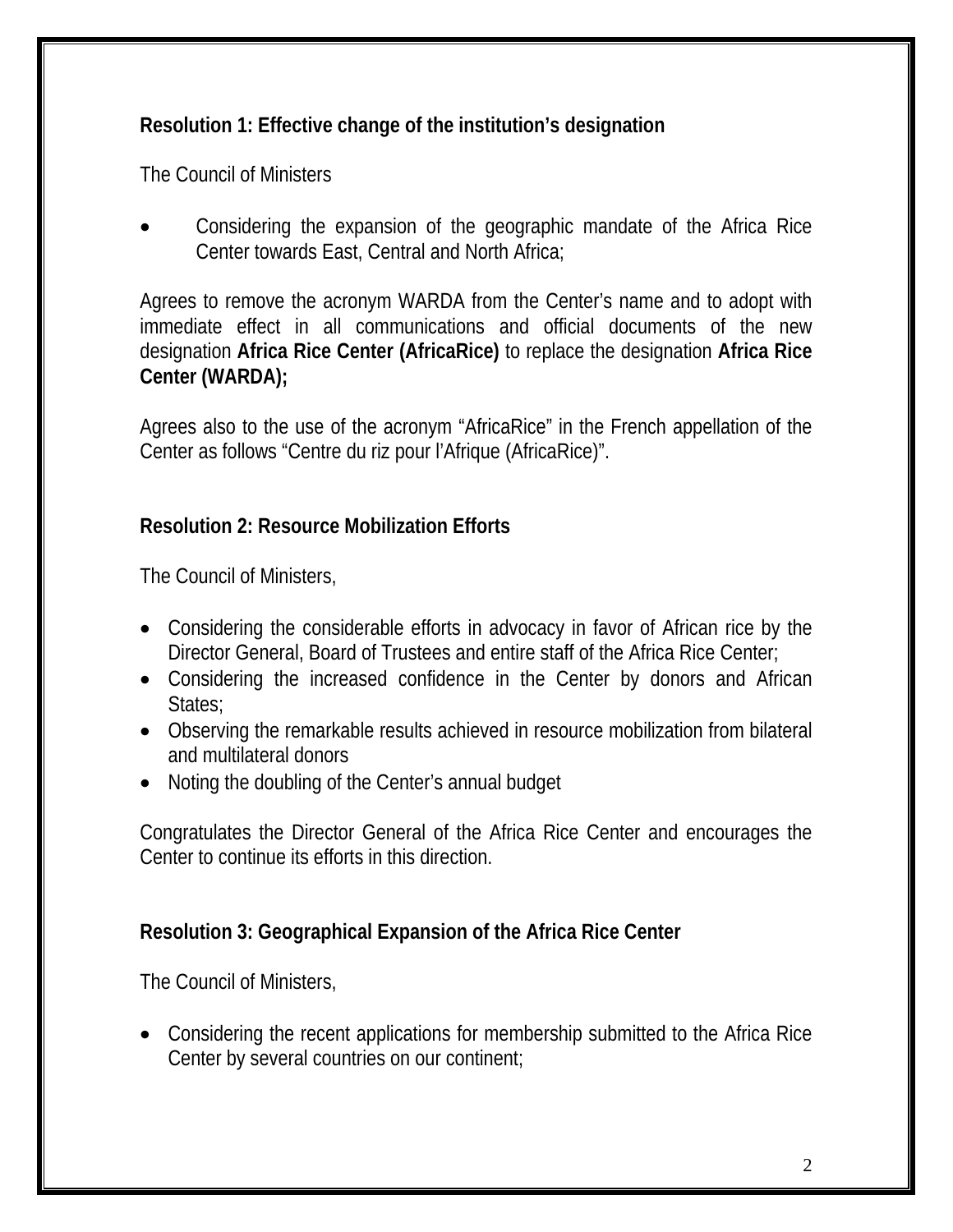- Considering the wide dissemination and adoption on our continent of international public goods generated by the Africa Rice Center
- Considering the continental vocation of the Africa Rice Center
- Recognizing that for the African Union, rice is a strategic crop at the continental level

Acknowledges and encourages the application for membership to the Africa Rice Center by an increasing number of African countries and encourages Management to continue its advocacy to get more countries to join.

# **Resolution 4: Payment of Member State Contributions**

The Council of Ministers,

- Noting the efforts made by the Director General of the Africa Rice Center to get member states to pay their contributions;
- Noting the significant increase in the amount of contributions recovered;

Congratulates Member States that have paid their contributions and urges those that have not yet honored their statutory obligations to do so as soon as possible.

Requests the Director General to continue his efforts to recover all arrears and to relaunch his program of visits to member countries to draw their attention to the necessity of ensuring their ownership of the Center by paying their contributions.

# **Resolution 5: Revision of the Amounts for Member State Contributions**

The Council of Ministers,

- Considering that the contributions from member states constitute a basic tool to demonstrate ownership of the Center by African states;
- Considering that the amounts contributed by member states of the Africa Rice Center have not been revised since the revision of the Constitution of the Association at the 16<sup>th</sup> Ordinary Session of the Council of Ministers held in December 1986 in Dakar, Senegal;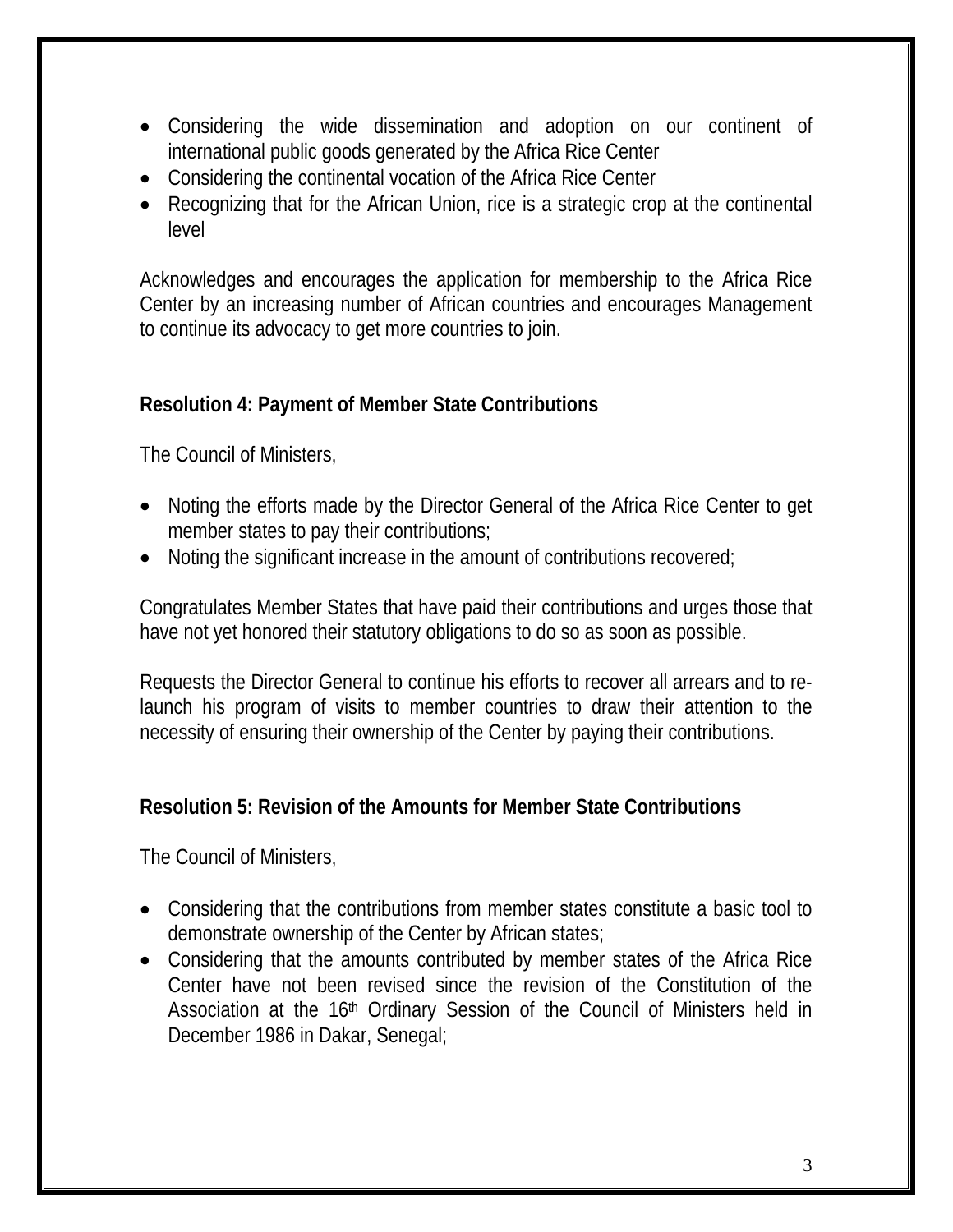Recognizing the increasing significance of rice in the food basket of African households since 1986 as well as the significant changes in the rice sector and the entire agricultural sector of African economies,

Requests the Africa Rice Center to carry out a study on the modalities and conditions to bring the amounts contributed by member states up to date.

Requests that the Africa Rice Center takes the necessary steps so that the results of this study are presented at the 28<sup>th</sup> Ordinary Session of the Council of Ministers in 2011, with a three- year delay for its effective implementation.

#### **Resolution 6: Maintaining African Ownership & Establishment of a "Rice Megaprogram" as part of the CGIAR Reforms**

The Council of Ministers,

 Taking note of the ongoing reform process in the Consultative Group for International Agricultural Research (CGIAR)

Concurs with the establishment of a global platform for rice research and development as part of a megaprogram on rice.

Firmly commits to maintaining the African ownership of the Center as a continental inter-governmental organization, and a CGIAR Center;

Requests that the ongoing CG change initiative contributes to consolidation of the Africa Rice Center as a center of excellence for African rice sector research and development.

#### **Resolution 7: Strategic partnership with research institutions**

The Council of Ministers,

- Noting with satisfaction the strengthening of the strategic partnership between the Africa Rice Center and the national agricultural research systems;
- Noting with satisfaction the excellent programmatic collaboration between the Africa Rice Center and the International Rice Research Institute (IRRI), and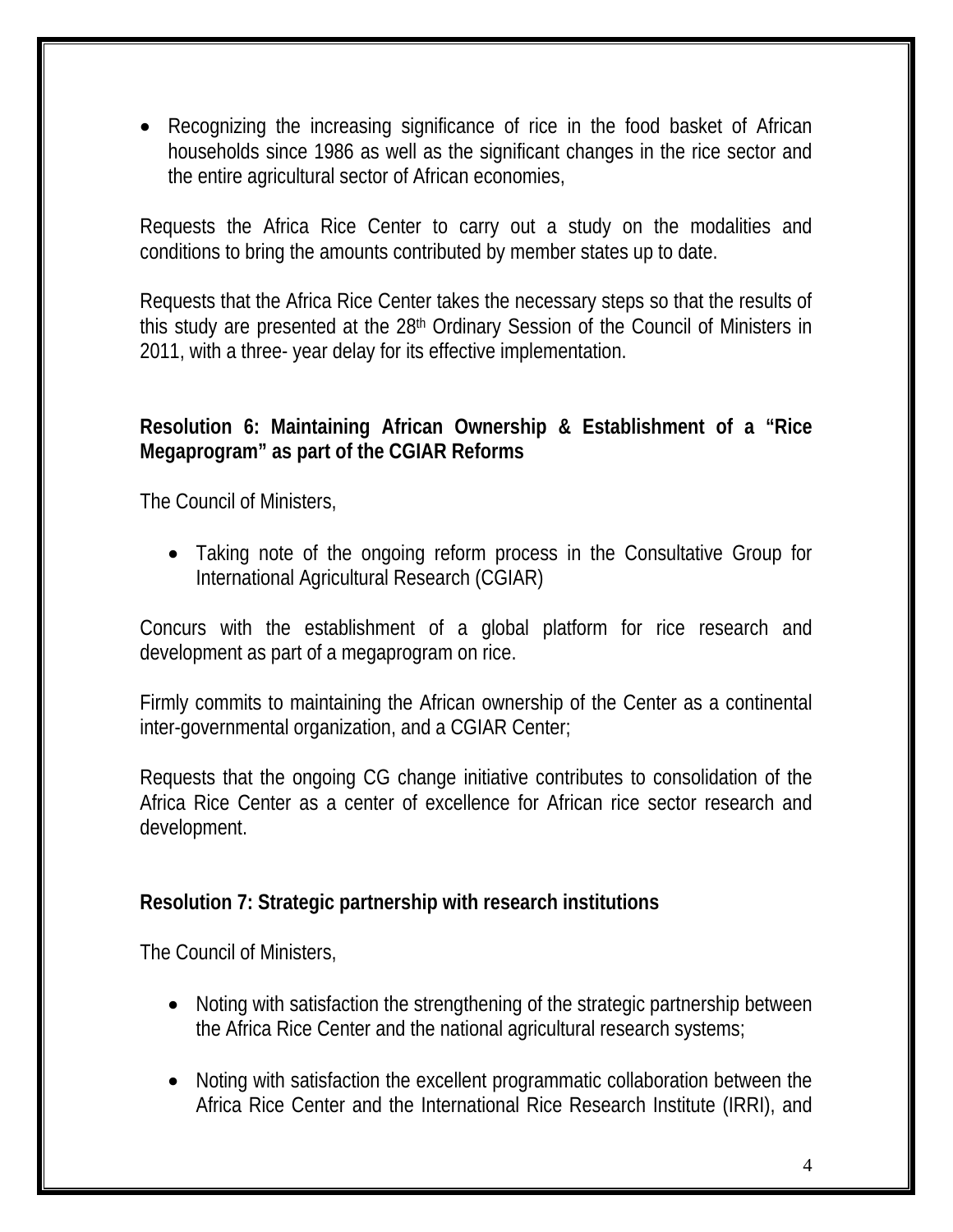the strengthening of the partnership established between advanced research institutions of donor countries

Exhorts the Africa Rice Center to pursue its strategic partnership with the national agricultural systems and the advanced research institutions in order to bring innovative solutions to African rice challenges.

#### **Resolution 8: Implementation of the Post-Master initiative**

The Council of Ministers,

 Considering the necessity to build African capacity in rice research and development;

Congratulates the Director General of the Africa Rice Center for the implementation of this innovative initiative and requests the continuation of the Initiative in order to contribute to the strengthening of the capacity of African States in agricultural research.

#### **Resolution 9: Promotion of quality seed sector**

The Council of Ministers,

 Considering the persistent insufficiency of improved rice seed in Africa and the high demand for quality seed including NERICA varieties;

Encourages Africa Rice Center to continue its involvement in breeder and foundation seed production, particularly NERICA varieties, in partnership with the national agricultural research systems.

Requests the Africa Rice Center to continue to support member states in the process of harmonizing seed legislation at the regional level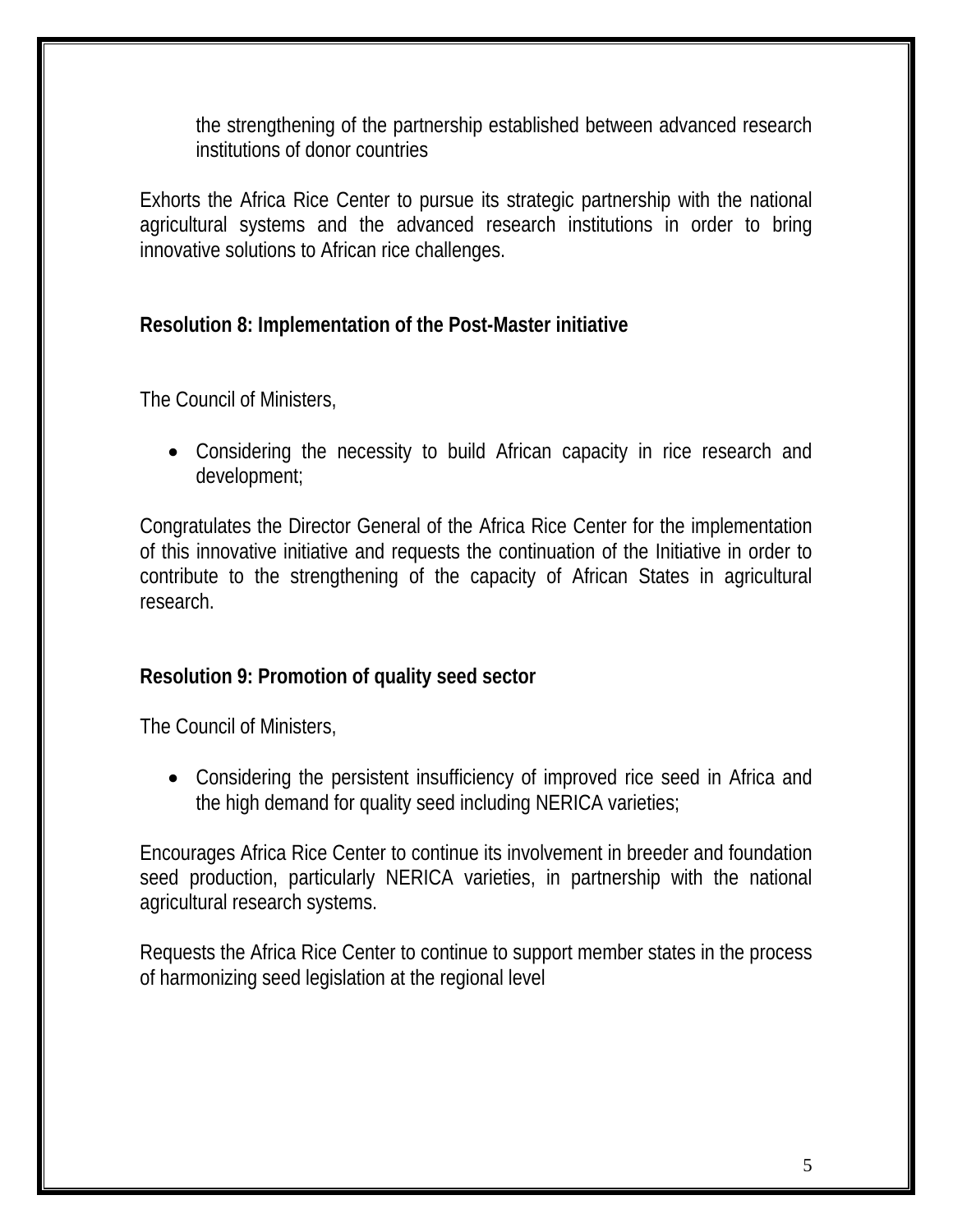#### **Resolution 10: Sub-regional Rotation of the Chairmanship of the Council of Ministers**

The Council of Ministers,

 Considering the increasing number of the Member States of the Center and the necessity to adopt an efficient and equitable mechanism for the rotation of the chairmanship of the Council of Ministers

Considering the geographical distribution of the member States,

Decides that starting from 2011, the rotation of the Chairmanship of the Council of Ministers of Africa Rice Center will be on a sub-regional basis in lieu of a rotation per country and recommends:

- The distinction of four sub-regions namely: West Africa, Central Africa, North Africa and East Africa.
- That the modalities for assuming the Chairmanship of the Council of Ministers be determined during the next meeting of the National Experts Committee.
- That the Center works out the specific terms and conditions to be fulfilled to assume the Chairmanship of the Africa Rice Center Council of Ministers.

# **Resolution 11: Africa Rice Congress 2010**

The Council of Ministers,

- Recognizing the strategic importance of rice for food security in Africa and the low satisfaction of rice requirements in Africa from domestic production;
- Recognizing the ongoing programs to revamp rice production in each of the member States in order to increase domestic production;

Congratulates the Malian government and the Africa Rice Center for the practical measures taken to ensure the success of the 2nd Africa Rice Congress to be held 22- 26 March 2010 in Bamako.

Urges all the member states of the Africa Rice Center to take ownership of this major event.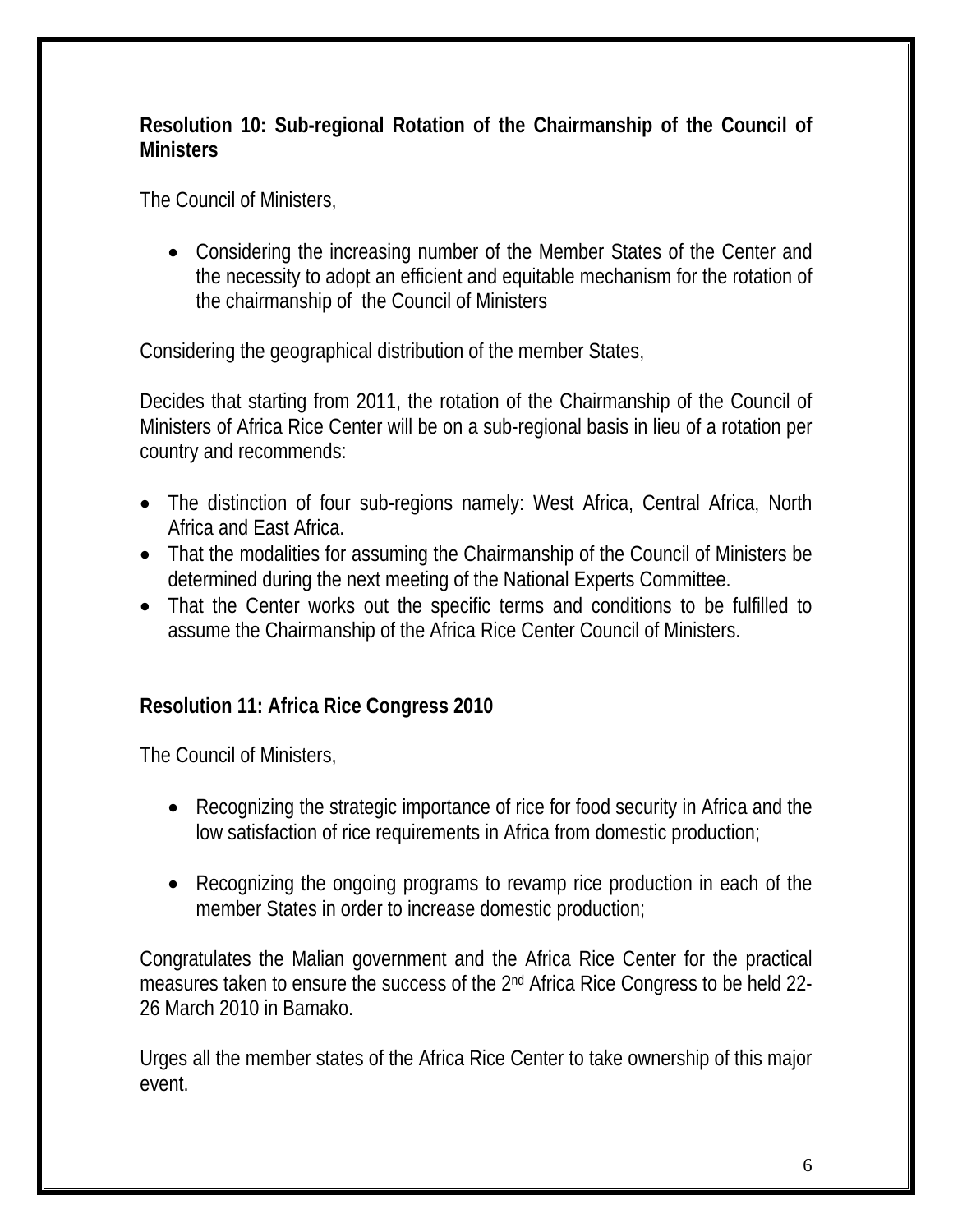#### **Resolution 12: Maintaining AfricaRice Headquarters in M'bé**

The Council of Ministers,

Reaffirms that AfricaRice headquarters still remain in M'bé (Côte d'Ivoire), and reiterates that the return to M'bé will be considered at the appropriate time by the competent organs.

Appreciates the efforts of the Government of Côte d'Ivoire to ensure the protection of the Africa Rice Center's station in M'bé

Encourages the Government of Cote d'Ivoire to continue to ensure the security of the staff and properties of the Africa Rice center in Côte d'Ivoire.

#### **Resolution 13: Partnership with regional and sub-regional institutions**

The Council of Ministers,

Expresses its delight with the collaboration between the Africa Rice Center and the sub-regional institutions responsible for integration such as ECOWAS, UEMOA and CILSS and encourages the Africa Rice Center to further develop its collaboration with other regional economic communities in Africa.

#### **Resolution 14: Chairmanship of the Council of Ministers**

The Council of Ministers,

Congratulates The Republic of The Gambia for having accepted to assume the responsibility of Chair of WARDA Council of Ministers until the next meeting of Council to be held in The Gambia in 2011.

Also congratulates Mali and Cameroon for having accepted the role of Rapporteurs.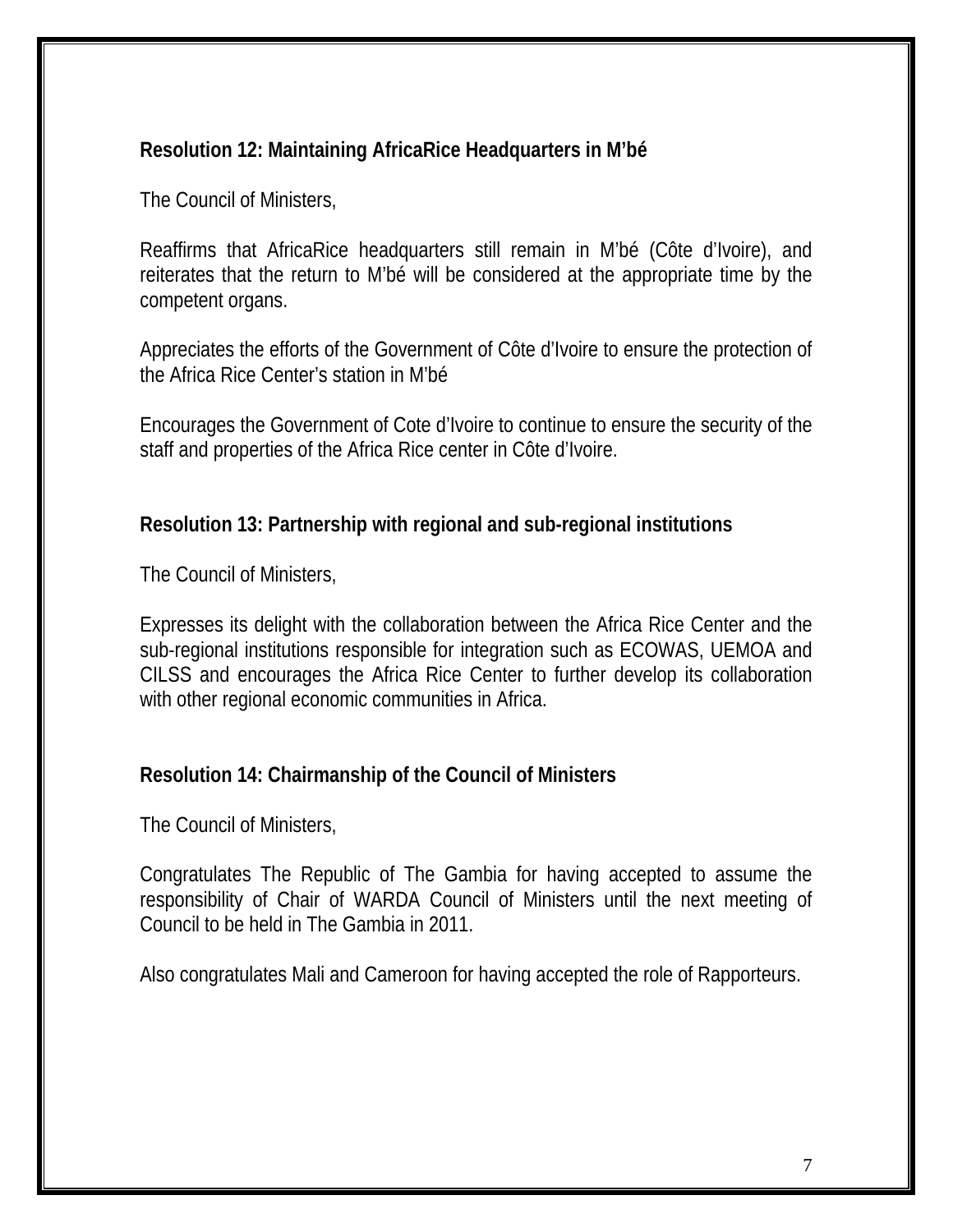#### **Resolution 15: Ownership of National Experts Committee recommendations by political decision-makers**

The Council of Minister

- Considering that some of the Council resolutions are not always implemented at the country level;
- Considering the major challenges that the African rice value chain is confronted with;

Urges the decision-makers in the member-states to strive towards the translation of Council resolutions into policy decisions and concrete actions.

# **Motion of Congratulations to the Director General of Africa Rice Center**

Considering the remarkable work done by the Director General of the Africa Rice Center since he took office and the significant results achieved by the Center;

Considering the participation of the Director General in the High level meeting on the Millennium Development Goals at the invitation of the Secretary General of the United Nations;

Noting with satisfaction the good reputation of Africa Rice Center internationally, marked by frequent quotations of the performance of the Center's technologies in the international press and media;

The Council of Ministers,

Congratulates the Director General, Dr Papa Abdoulaye Seck, and the entire staff of the Africa Rice Center for their efforts to increase the international visibility of the Center.